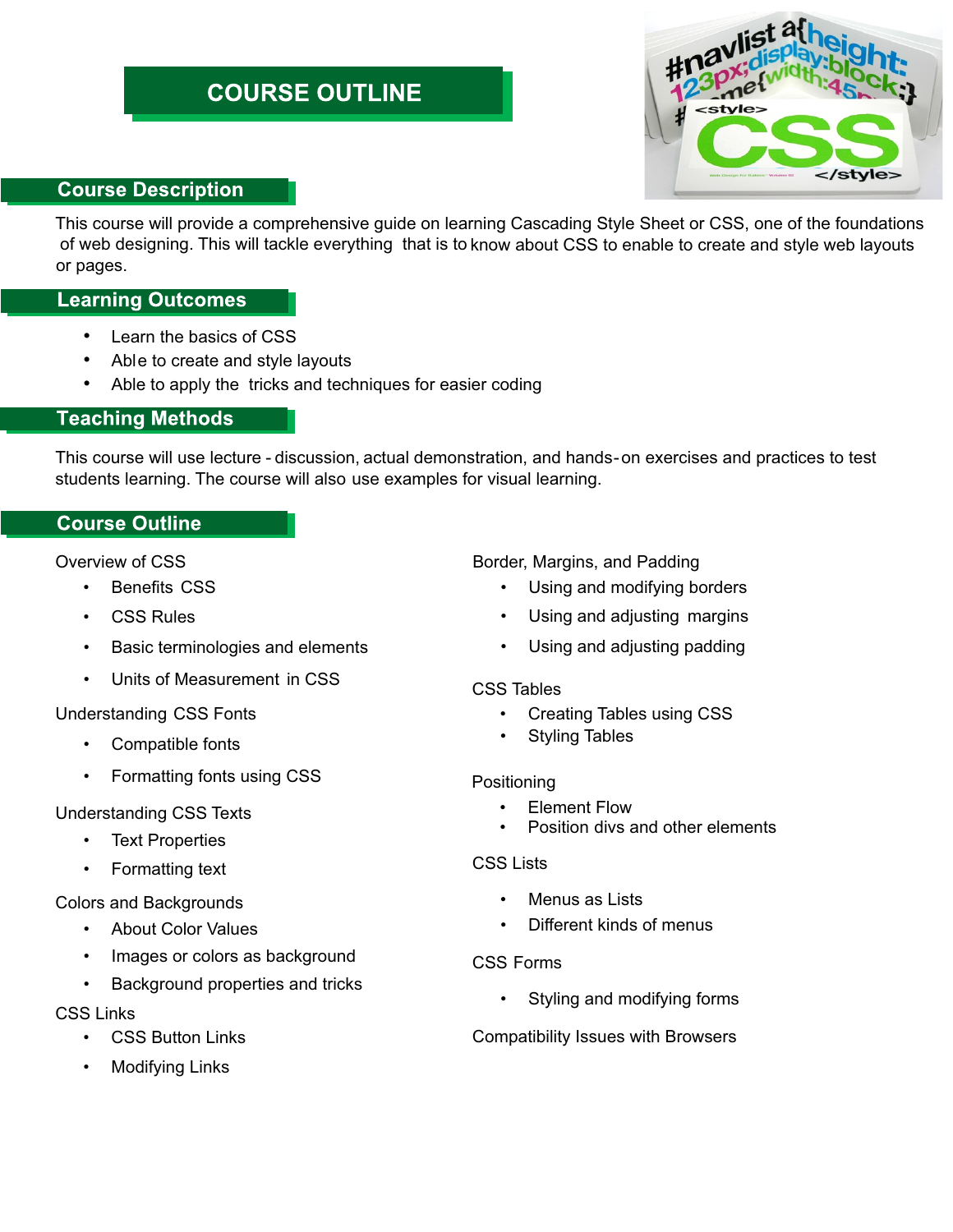# **COURSE OUTLINE**



## **Course Description**

HTML5 is the newest version of the markup language used for structuring web pages. This course will give a refresher on basic HTML then dive into the latest version. The course provides a comprehensive guide on how to create and manipulate websites or webpages.

## **Learning Outcomes**

- Know what is new with HTML5
- Use the new features of HTML5 to improve web design
- Create websites that are compatible with browsers

# **Teaching Methods**

This course will use lecture-discussion, actual demonstration, and hands-on exercises and practices to test students learning. The course will also use examples for visual learning.

## **Course Outline**

Introduction to HTML5

- New features on HTML5
- New HTML5 Structural Tags
- HTML5 vs. HTML4

## Section and Articles

- Sectioning using HTML
- Outlining
- Using the Article Tag

Using HTML5 Audio and Video

- Audio formats
- Audio tag attributes
- Video tag attributes
- Dealing with non supporting browser

#### HTML5 Forms

- Input Types
- New Form Attributes
- **Field Attributes**

## HTML5 Web Storage and other storages

## Integrated APIs

- **Offline Application**
- Drag and Drop Application